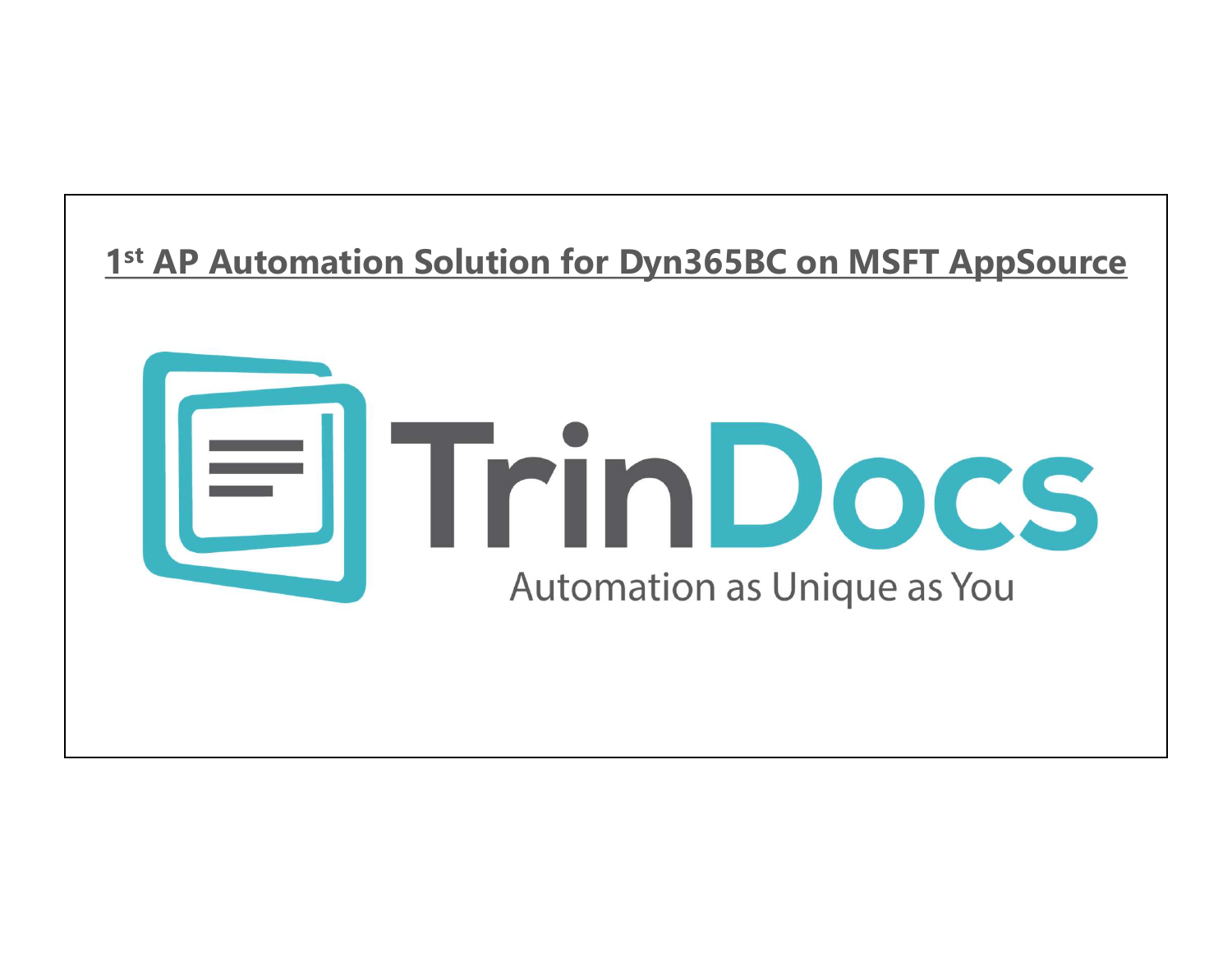

onsider Automation Solutions Beyond Dynamics?<br>Reason #1 – Flexibility Why Should I Consider Automation Solutions Beyond Dynamics?

Why Should I Consider Automation Solutions Beyond Dynamics?<br> **Reason #1 – Flexibility**<br>
TrinDocs tailors solutions per <u>your</u> rules, policies & procedures!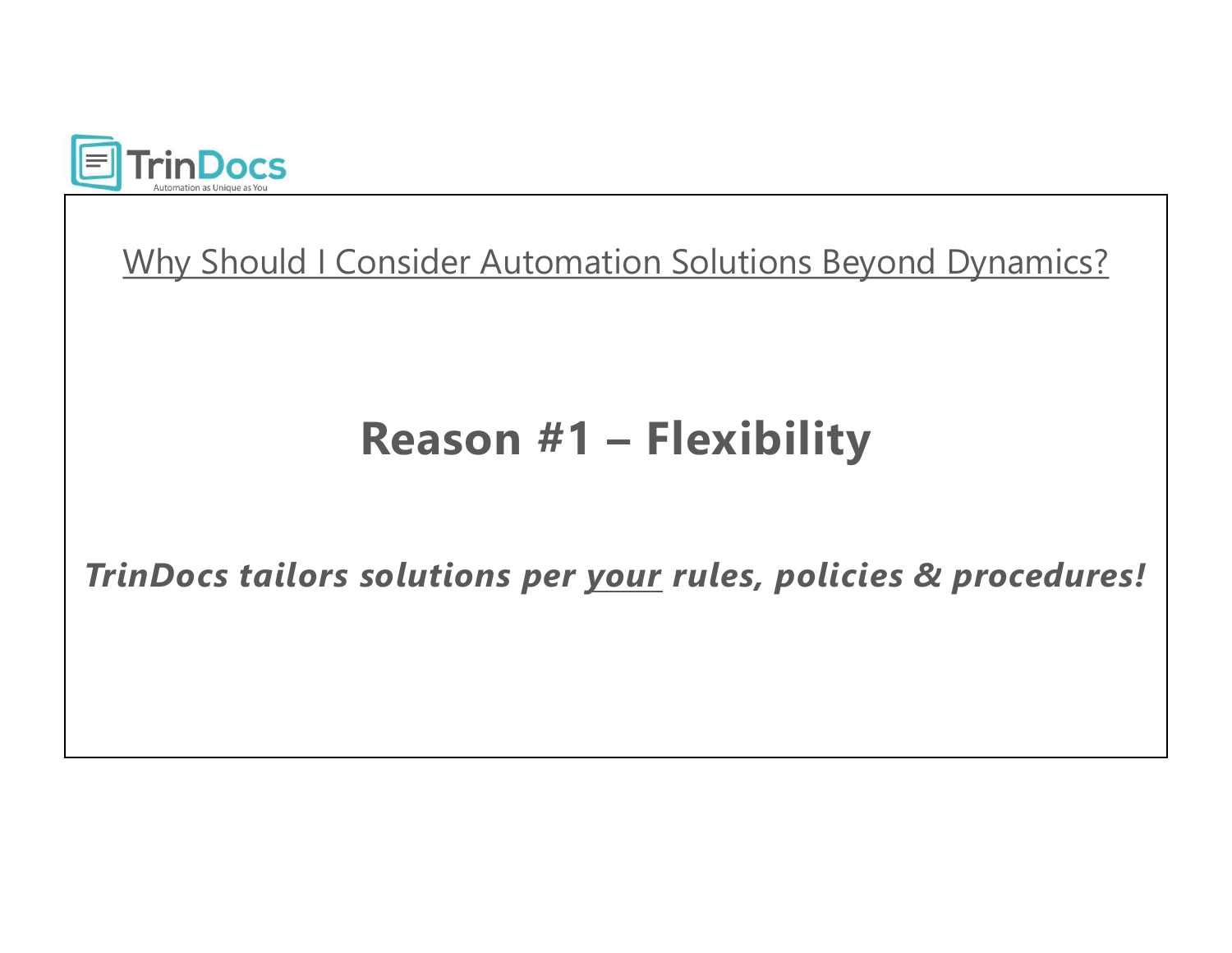

#### **Proces**<br>Nould I Consider Automation Solutions Beyond Dynamics?<br>**Reason #2 – Unique Vendor Setup** Why Should I Consider Automation Solutions Beyond Dynamics?<br> **Reason #2 – Unique Vendor Setup**<br>
You decide how to handle freight, taxes, variances & more!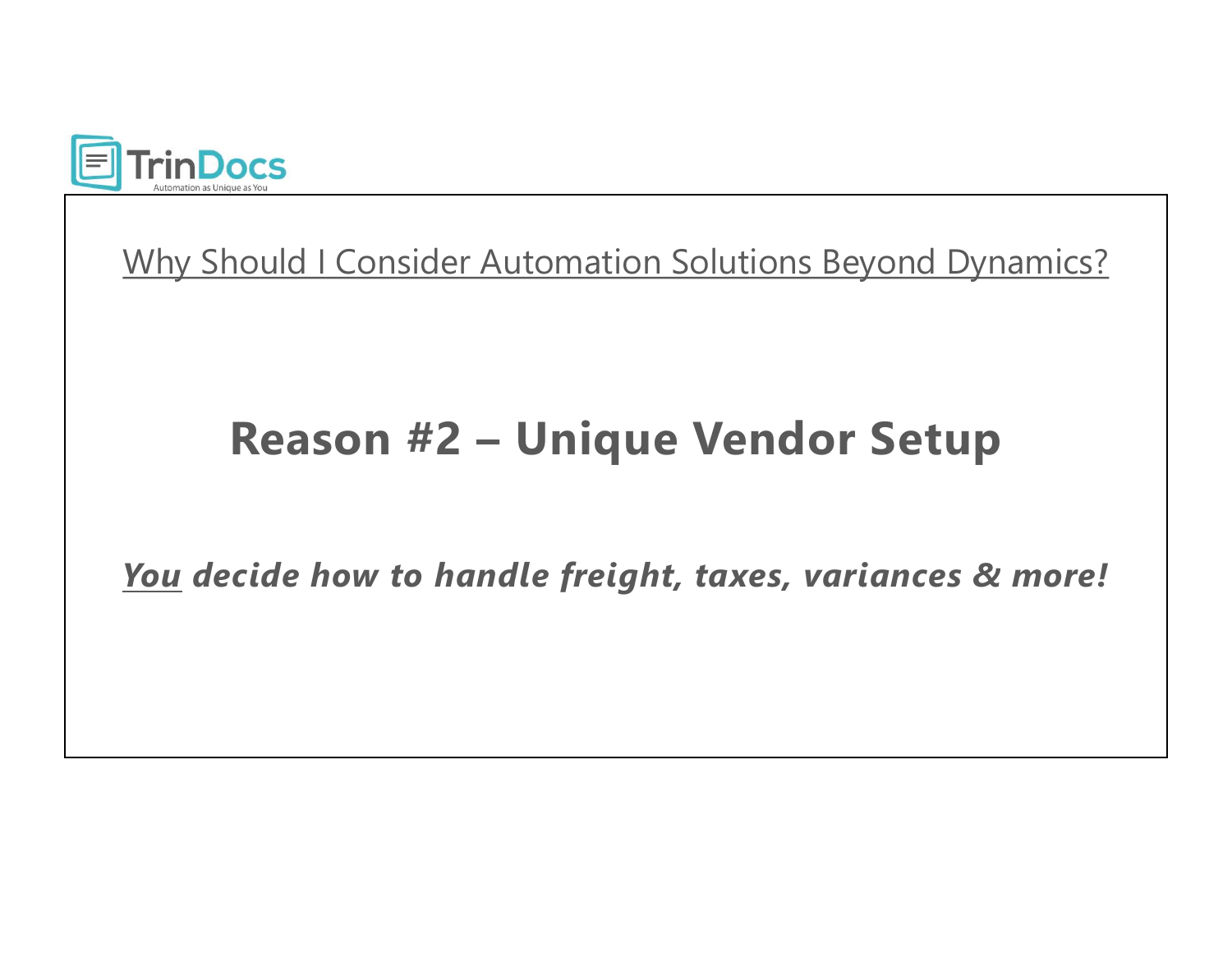

Example 2014 Consider Automation Solutions Beyond Dynamics?<br>
Reason #3 – PO Matching November 2013<br>
TrinDocs does 3-way matching<br>
TrinDocs does 3-way matching<br>
TrinDocs does 3-way matching + automatic invoicing! Why Should I Consider Automation Solutions Beyond Dynamics?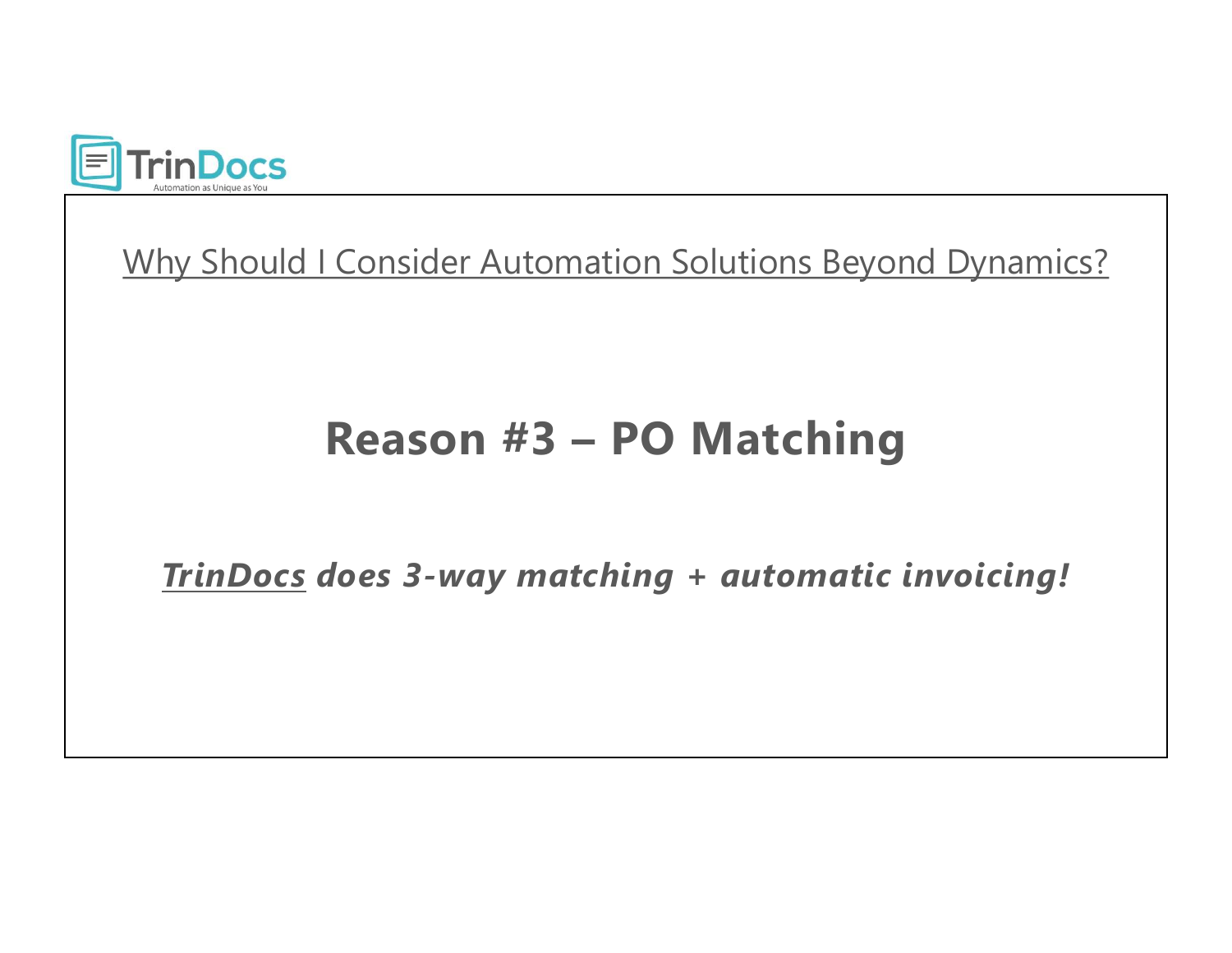

# FrinDocs<br>Vhy Should I Consider Automation Solutions Beyond Dynamics?<br>Reason #4 – Minimize Costly ERP Licenses

Manage data in your existing system with reduced licensing!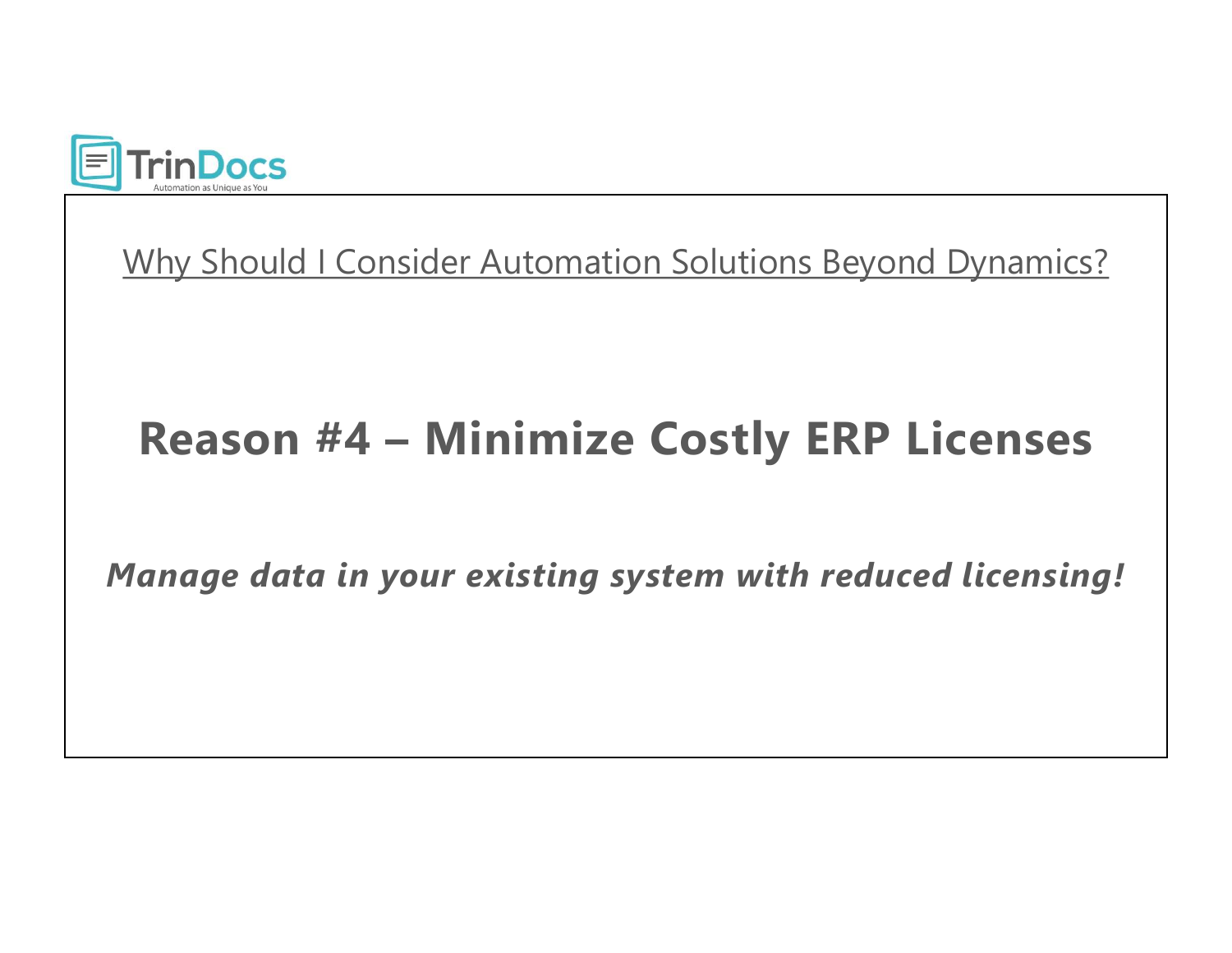

# TrinDocs<br>Why Should I Consider Automation Solutions Beyond Dynamics?<br>Reason #5 – Free & Unlimited Transactions

No per-transaction fees, no matter what your volume is!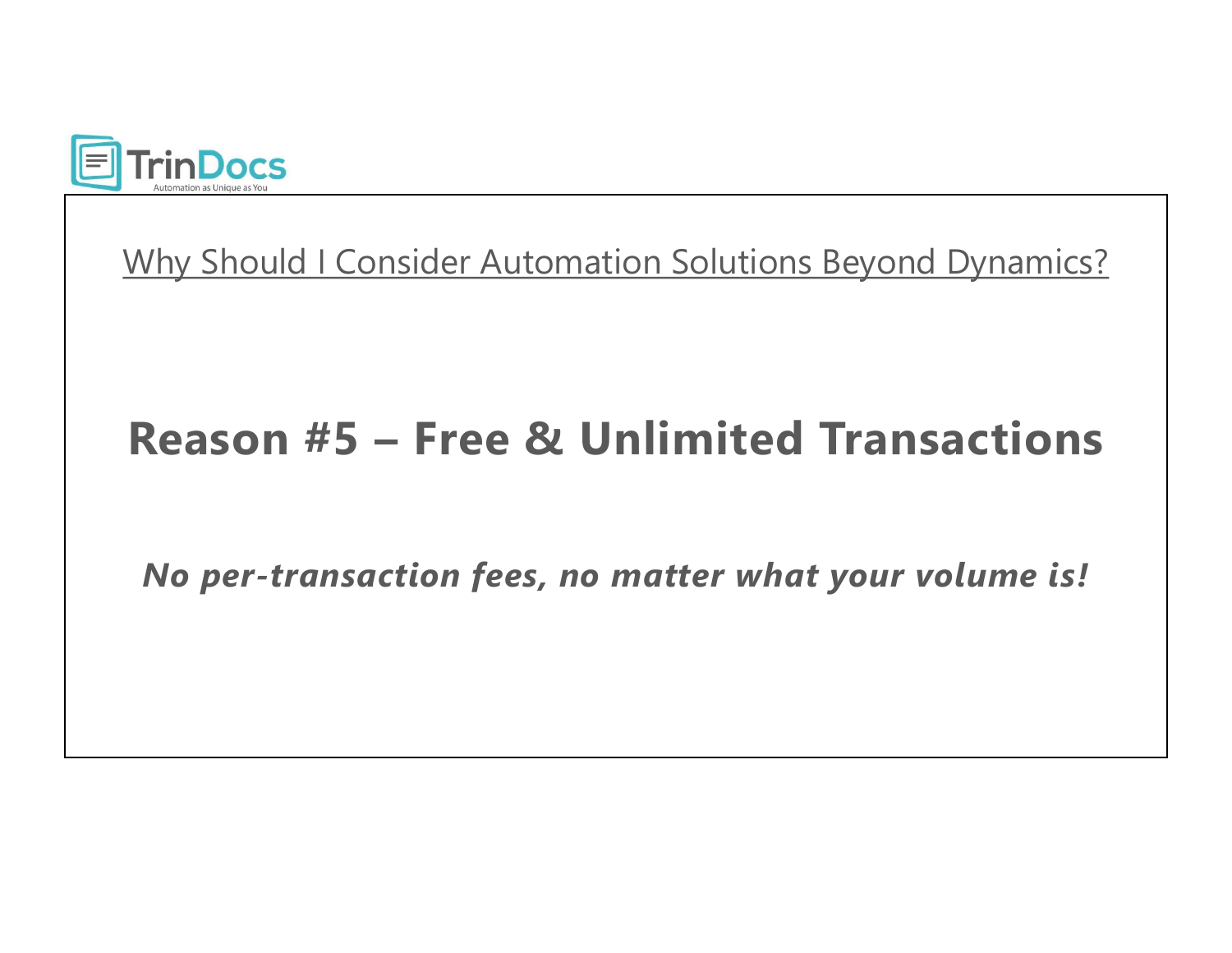

# Why Should I Consider Automation Solutions Beyond Dynamics?<br>Reason #6 – Unlimited Documents+Workflows

With or without integration to your financial system!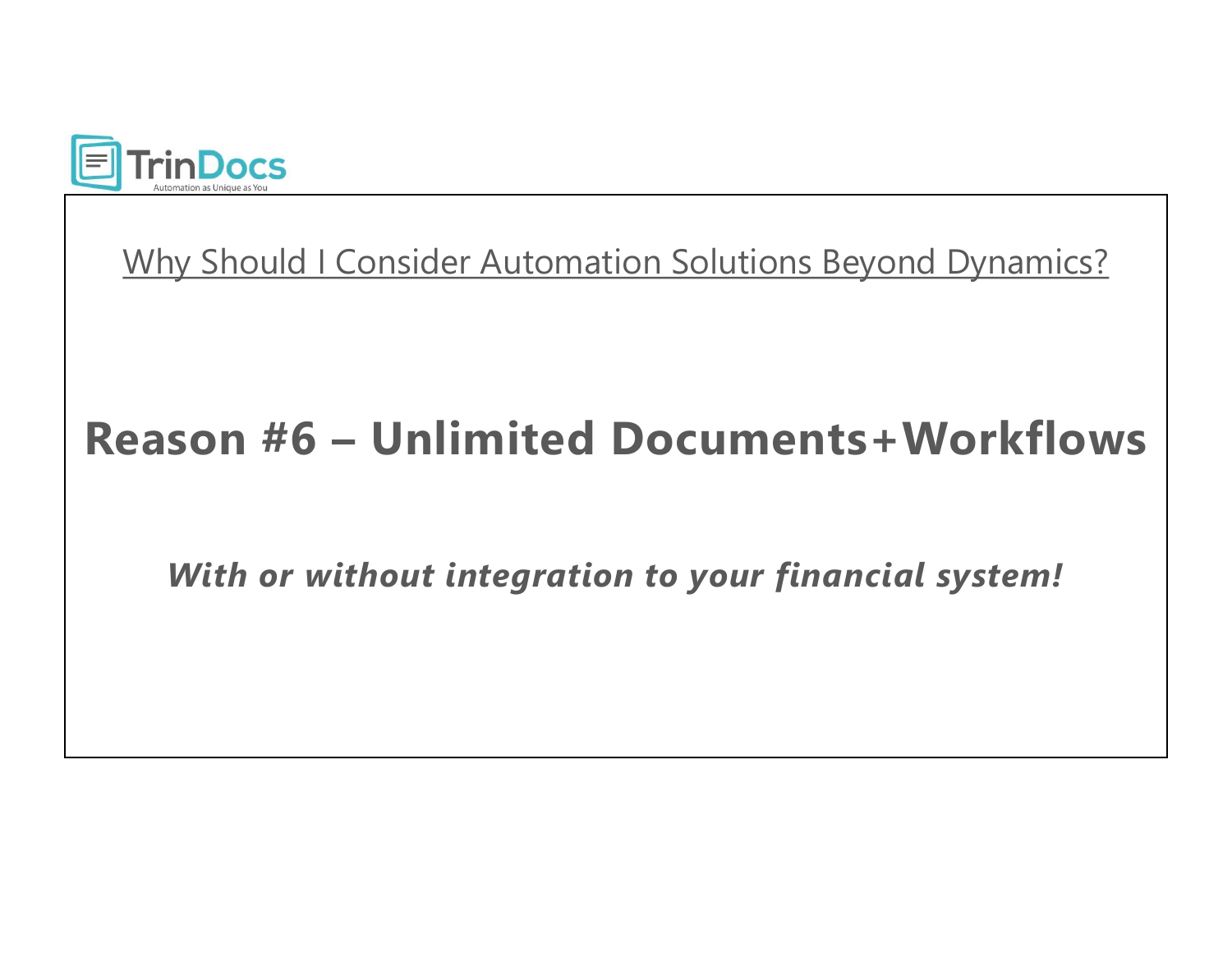

# TrinDocs<br>Why Should I Consider Automation Solutions Beyond Dynamics?<br>Reason #7 – Documents Stored Outside ERP

You don't pay for storage, but you still have instant access!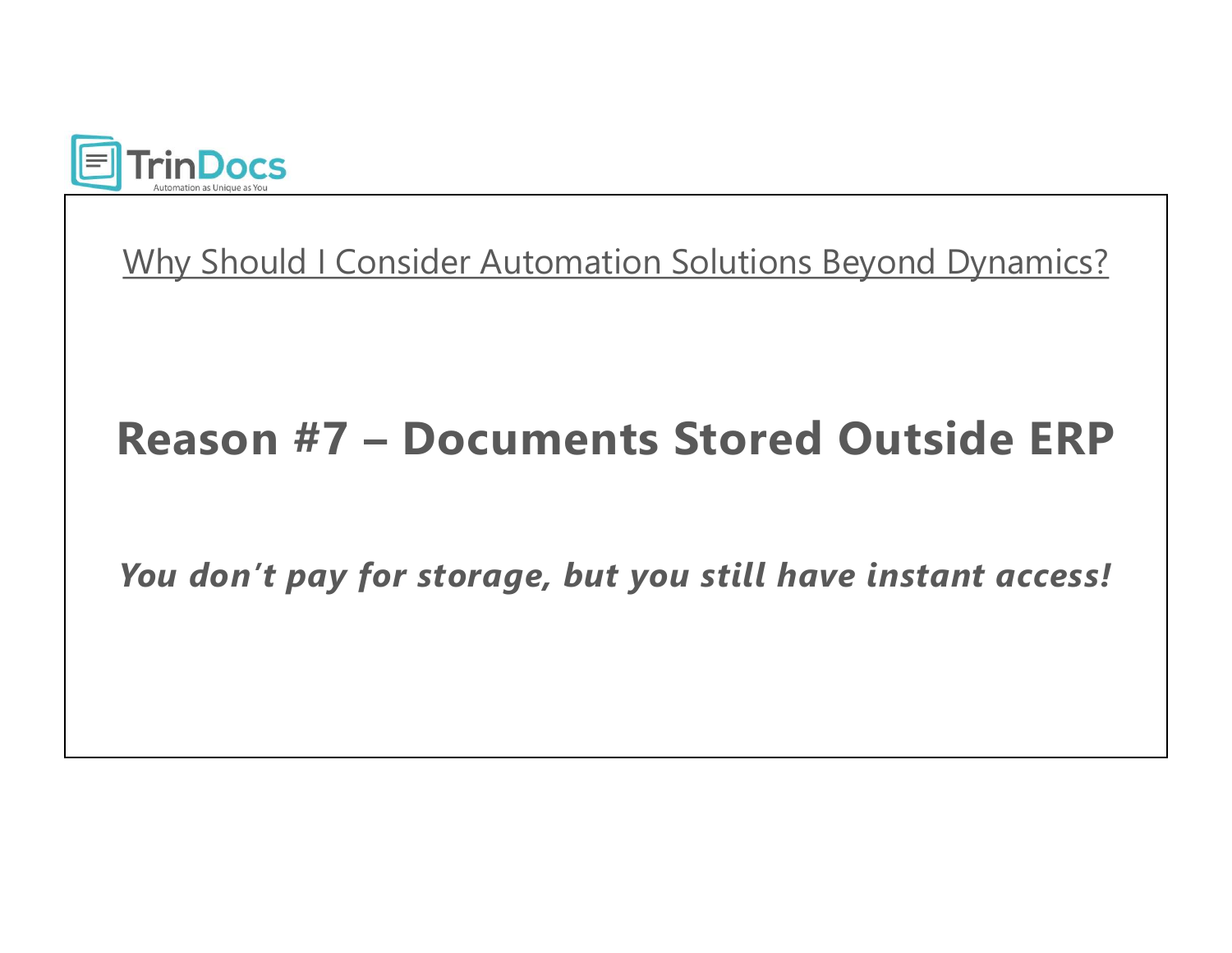

# The Trin Docs<br>Why Should I Consider Automation Solutions Beyond Dynamics?<br>Reason #8 – Highly Configurable Installations

TrinDocs offers on-premise + cloud-hosted solutions!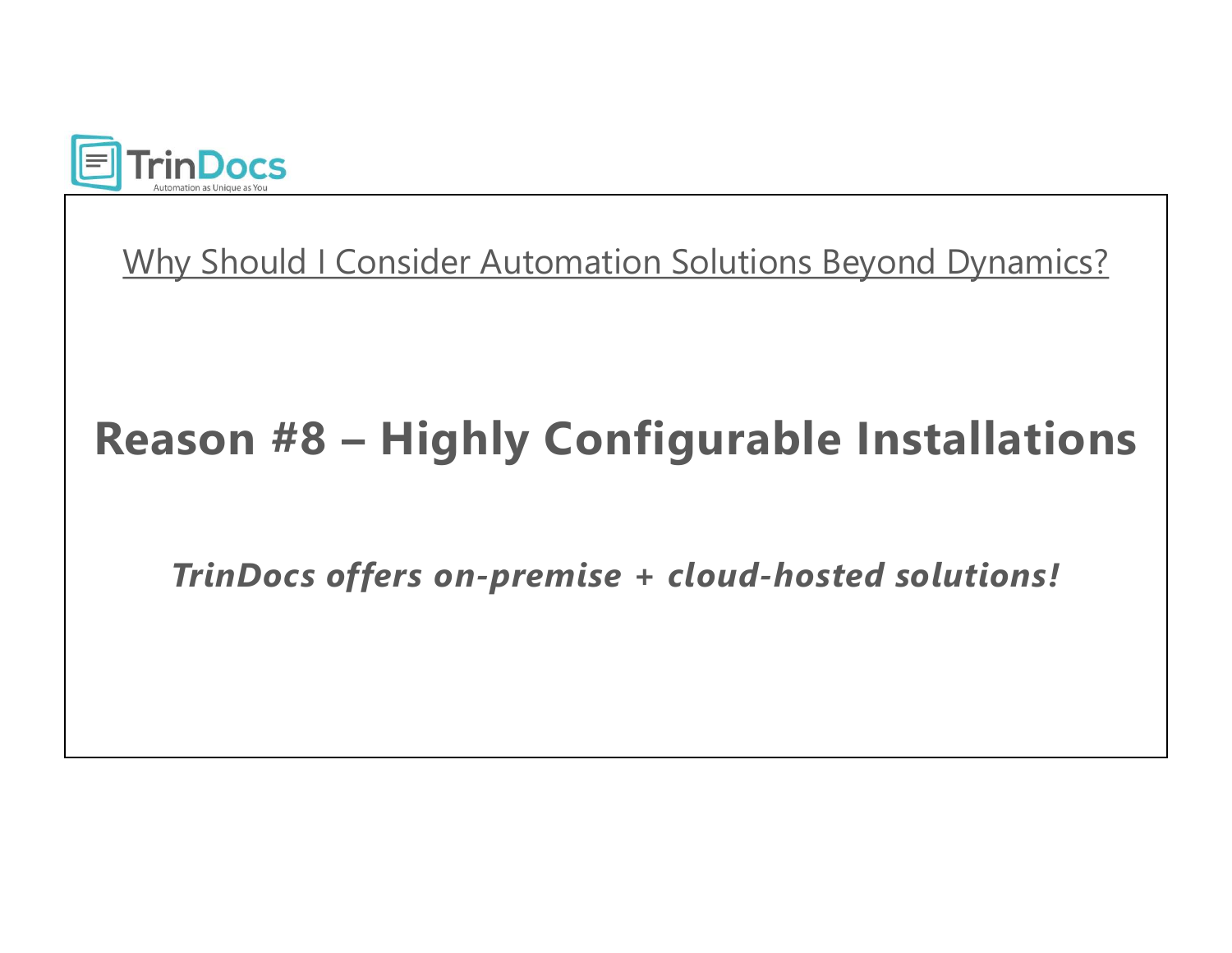

# Docs<br>Should I Consider Automation Solutions Beyond Dynamics?<br>Reason #9 – Free Service & Support

Free, unlimited and best in class!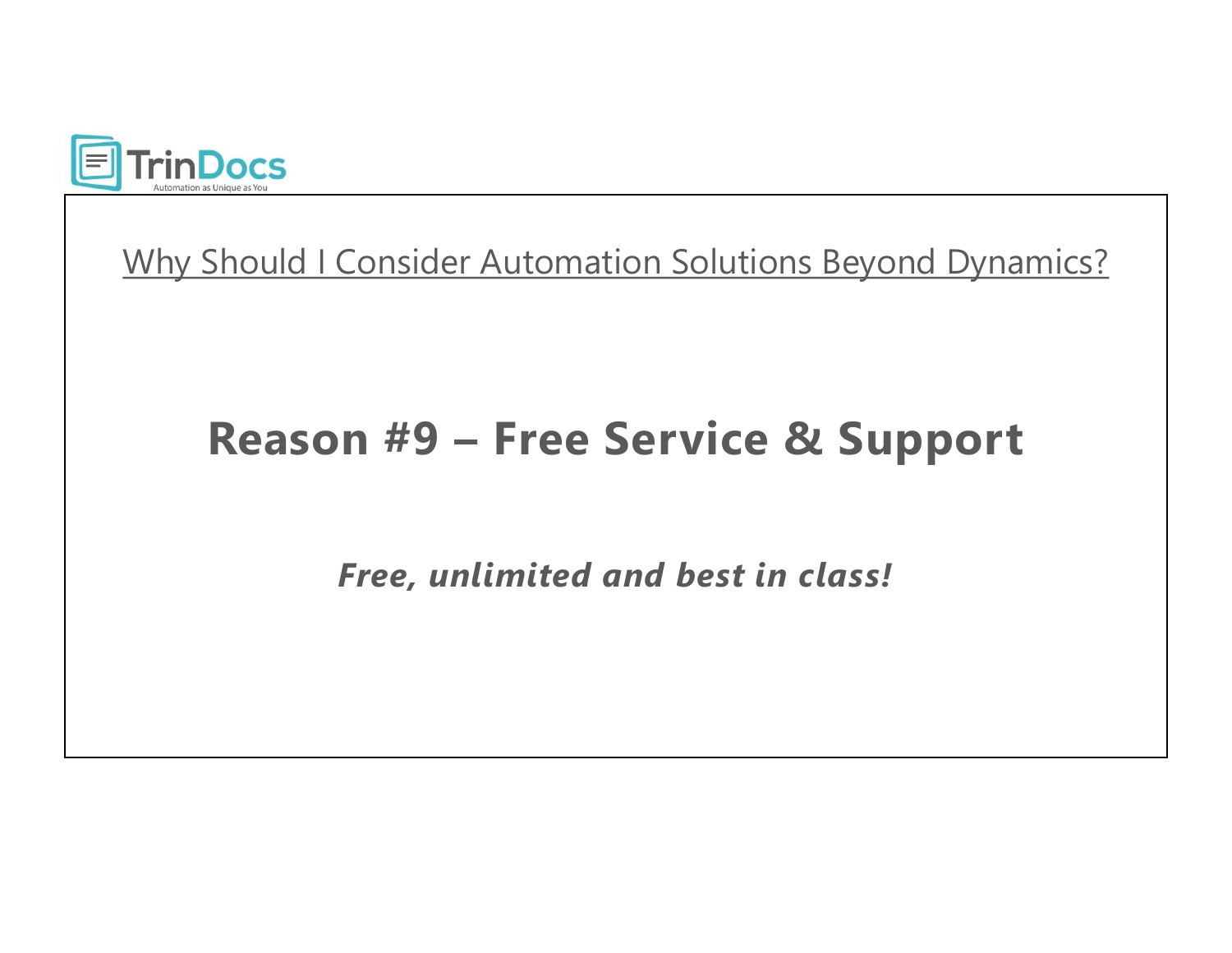

# **Docs**<br>Should I Consider Automation Solutions Beyond Dynamics?<br>**Reason #10 – Gold Partner Expertise**

No one has tighter & more seamless integrations with MSFT!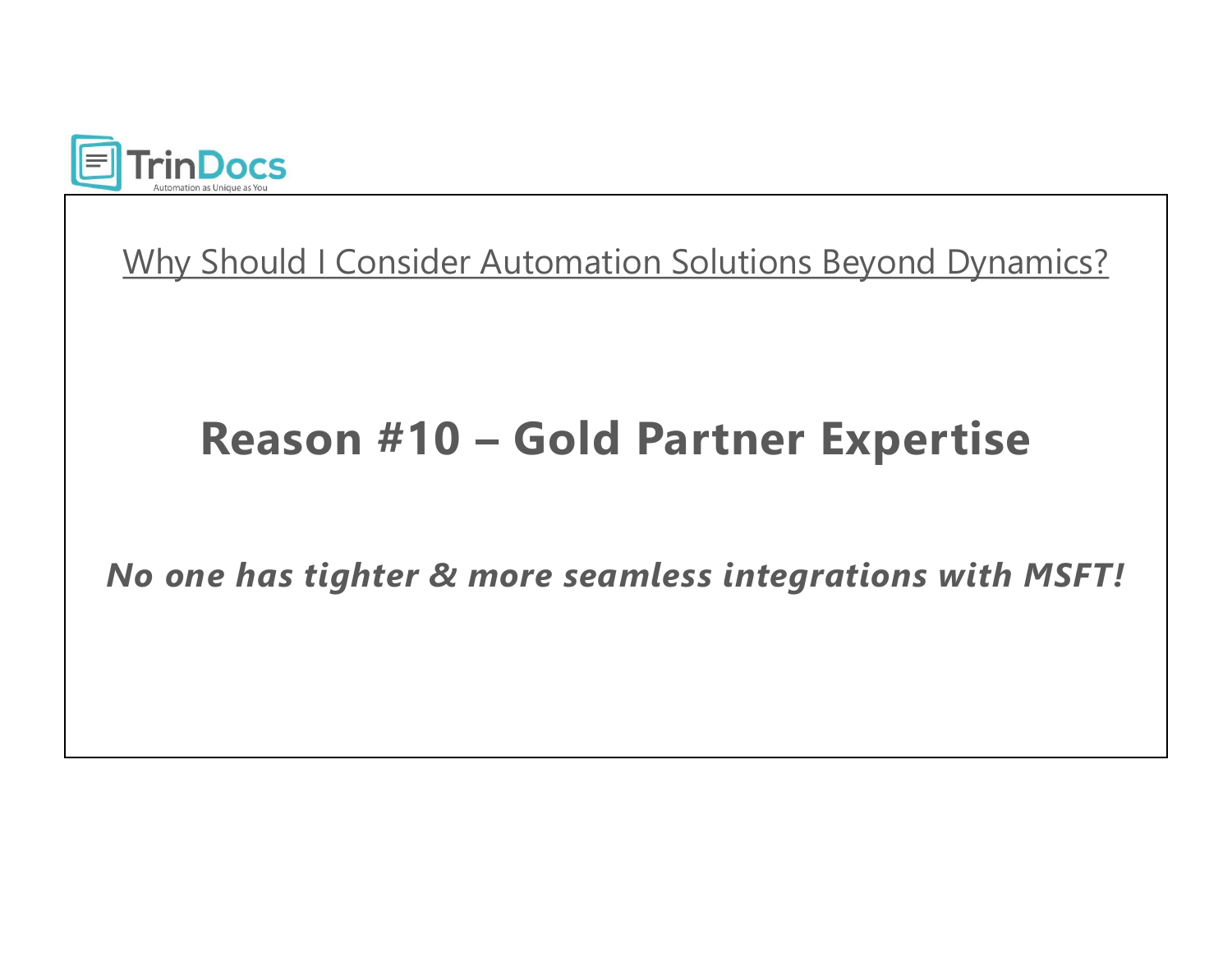

#### Does it make sense to talk with us about your business needs?

Our team is as flexible as our solutions! Contact us today!

Jeremy Prichard Jprichard@trindocs.com 859.309.8742

**TrinDocs** 1025 Monarch Street, Suite 170 Lexington, KY 40513